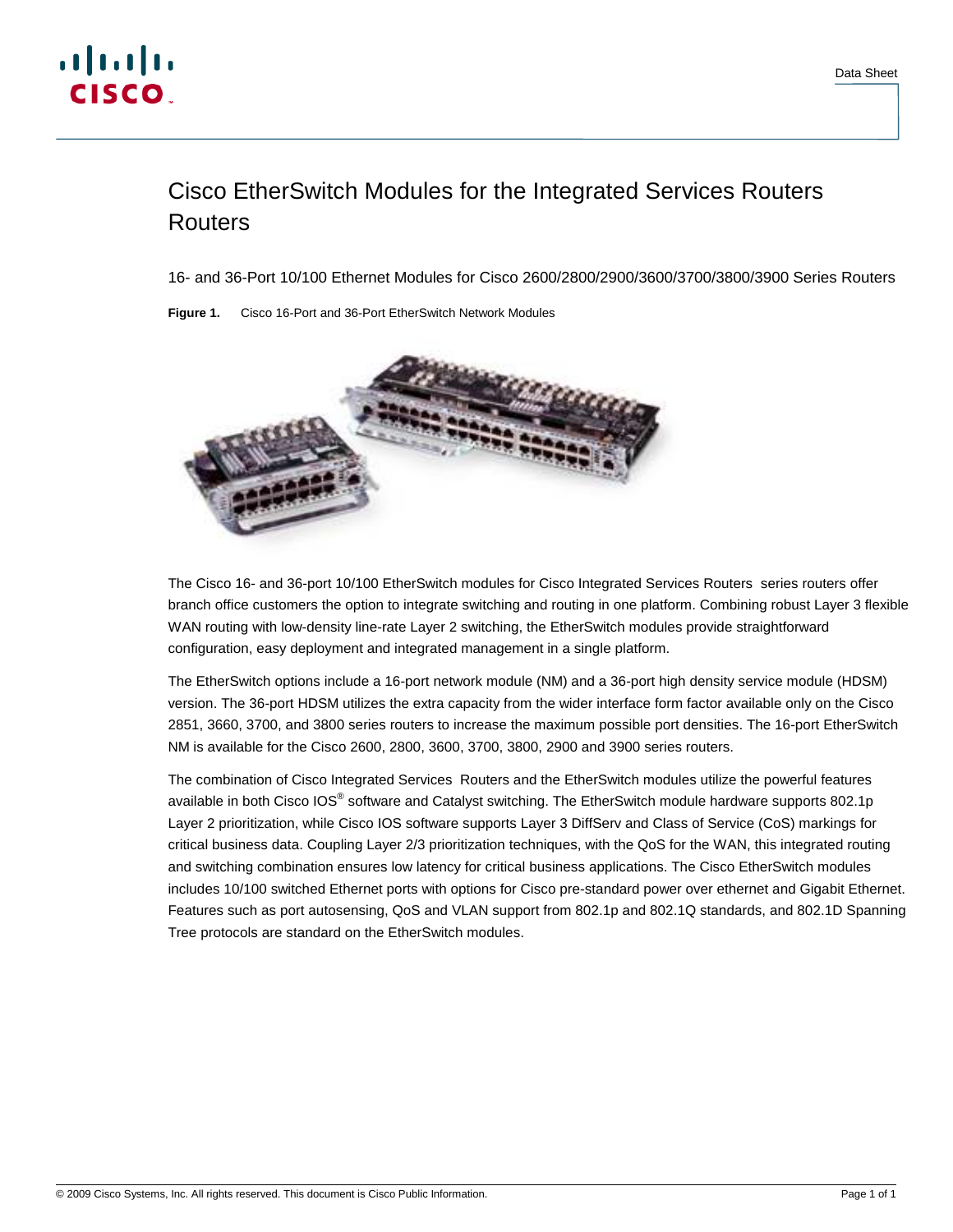The Cisco 16- and 36-port EtherSwitch modules are available with optional Cisco pre-standard Power over Ethernet and Gigabit Ethernet support. EtherSwitch bundles are available with these options pre-installed for easy ordering. The integrated power over ethenet supports Cisco IP phones and Cisco Aironet wireless access points. An external power supply is needed for this feature in Cisco 2600/3600 platforms. An Internal power supply option is available on the Cisco 2800, 2900, 3700, 3800 and 3900 Series. For 802.3af power over Ethernet support one of the newer EtherSwitch Service Modules (NME-16ES-1G-P, NME-23ES-1G-P, NME-XD-48ES-2S-P, SM-ES2\*-P family or SM-ES3\*-P family) or one of the EtherSwitch HWICs (HWIC-4ESW-POE or HWIC-D-9ESW-POE) are recommended.



**Figure 2.** Cisco 3725 and 3745 Series Platforms with EtherSwitch Modules

# **Cisco EtherSwitch Module Summary**

- **NM-16ESW:** One 16-port 10/100 EtherSwitch Network Module
- NM-16ESW-PWR<sup>1</sup>: One 16-port 10/100 EtherSwitch NM with Cisco pre-standard PoE support
- **NM-16ESW-1GIG:** One 16-port 10/100 EtherSwitch NM with 1 GE (1000BaseT) port
- NM-16ESW-PWR-1GIG<sup>2</sup>: One 16-port 10/100 EtherSwitch NM with Cisco pre-standard PoE and GE
- **NMD-36-ESW:** One 36-port 10/100 EtherSwitch High Density Service Module
- **NMD-36-ESW-PWR<sup>2</sup>:** One 36-port 10/100 EtherSwitch HDSM with Cisco pre-standard PoE
- NMD-36-ESW-2GIG: One 36-port 10/100 EtherSwitch HDSM with 2 GE (1000BaseT)
- NMD-36-ESW-PWR-2G<sup>3</sup>: One 36-port 10/100 EtherSwitch HDSM + Cisco pre-standard PoE and 2GE

#### **Options**

- **PPWR-PS-CHASSIS:** One power supply chassis for Cisco 48V (360W) power supply
- **PWR-CHASSIS-360W:** One power supply chassis and 48V power supply for EtherSwitch
- **PPWR-PS-360W:** One 48V (360W) power supply for EtherSwitch Modules

 $\overline{\phantom{a}}$ <sup>1</sup> This 16-port version should be ordered only if you require Cisco pre-standard Power over Ethernet (POE). To take advantage of this capability be sure to have or order an external power unit to support Power over Ethernet (POE) for the Cisco 2600 and 3600 or be sure to order the internal power supply upgrade when using the EtherSwitch Network module in combination with the Cisco 2800,

<sup>3700,</sup>and 3800 Series.<br><sup>2</sup> This 36-port version should be ordered only if you require Cisco pre-standard Power over Ethernet (POE). To take advantage of this capability be sure to have or order an external power unit to support Power over Ethernet (POE) for the Cisco 3660 or be sure to order the internal power supply upgrade when using the EtherSwitch Network module in combination with the Cisco 2851, 3700,and 3800 Series.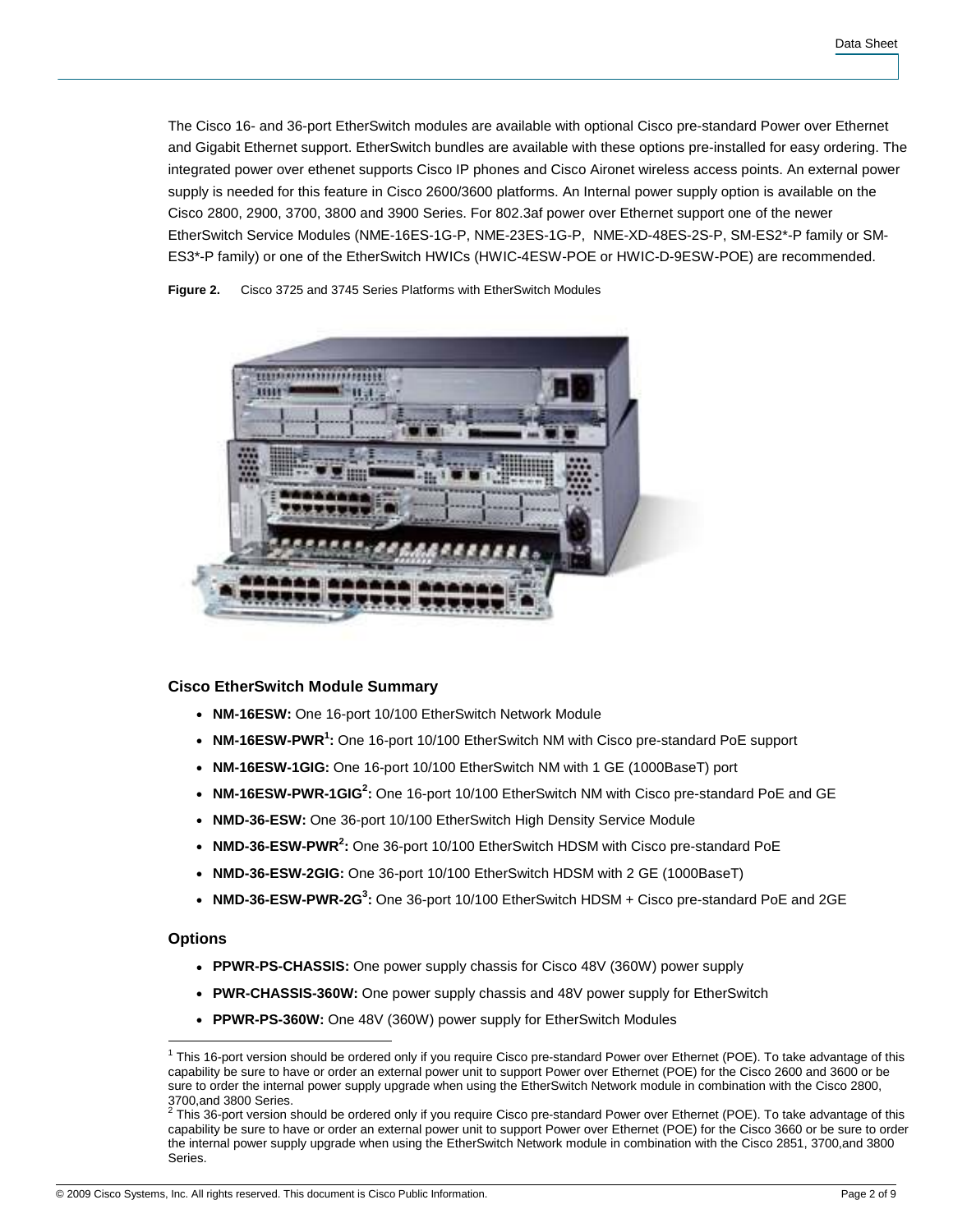- **PPWR-DCARD-16ESW:** One Cisco pre-standard PoE daughtercard for 16 port EtherSwitch NM
- **PPWR-DCARD-36ESW:** One Cisco pre-standard PoE daughtercard for 36 port EtherSwitch HDSM
- **GE-DCARD-ESW:** One GE (1000BaseT) daughtercard for EtherSwitch Modules

# **Features and Benefits**

| Table 1. | Features and Benefits of Cisco EtherSwitch Modules |
|----------|----------------------------------------------------|
|          |                                                    |

| <b>Features</b>                                                                                                                                       | <b>Benefits</b>                                                                                                                                                                                                                     |  |
|-------------------------------------------------------------------------------------------------------------------------------------------------------|-------------------------------------------------------------------------------------------------------------------------------------------------------------------------------------------------------------------------------------|--|
| 16/36 10BaseT/100BaseTX Ports                                                                                                                         | Delivers up to 200 Mbps of bandwidth (full duplex) Layer 2; forwards and filters backflow at full wire speed<br>on each port                                                                                                        |  |
| Autosensing on each port                                                                                                                              | Detects the speed of the attached device and automatically configures the port for 10- or 100-Mbps<br>operation                                                                                                                     |  |
| <b>Integrated Switching</b>                                                                                                                           | Provides fewer points of management for remote and small branch offices                                                                                                                                                             |  |
| Support for 802.1P QoS                                                                                                                                | Supports QoS based on the Institute of Electrical and Electronics Engineers (IEEE) class-of-service (CoS)<br>and port-based prioritization, allowing the switch to change the CoS settings of tagged packets on a per-port<br>basis |  |
| 802.1Q Trunking                                                                                                                                       | Allows the setup of separate VLANs with tagged and untagged framing; trunking is used to save ports when<br>creating a link between two devices implementing VLANs                                                                  |  |
| 802.1D Spanning Tree (a Layer 2<br>link-management protocol that<br>provides path redundancy while<br>preventing undesirable loops in the<br>network) | Simplifies network configuration and improves fault tolerance                                                                                                                                                                       |  |
| Voice Virtual LAN (VLAN) feature for<br><b>IP Phones</b>                                                                                              | Enables phones to be placed into their own VLANs without the need for end-user intervention; a user can<br>plug the phone into the switch, and the switch provides the phone with the necessary VLAN information                    |  |
| <b>Port-Based Reclassification for</b><br>Queues on each 10/100 that are<br>Configurable using a Weighted<br>Round Robin (WRR) Scheduler              | Enables users to prioritize mission-critical traffic, such as VoIP and IP-based video applications over regular<br>traffic                                                                                                          |  |
| Media Access Control (MAC)-Based<br><b>Port-Level Security</b>                                                                                        | Prevents unauthorized stations from accessing the switch; Cisco fully supports the entire set of Requests for<br>Comments (RFCs)                                                                                                    |  |
| <b>Multifunction LEDs per Port for Port</b><br><b>Status</b>                                                                                          | Provide a comprehensive and convenient visual management system                                                                                                                                                                     |  |
| <b>Cisco IOS Command-Line Interface</b><br>(CLI)                                                                                                      | Provides configuration through Cisco IOS CLI and provides common user interface for all the router<br>functions                                                                                                                     |  |
| <b>Multicast Management Support</b>                                                                                                                   | Offers Internet Group Management Protocol (IGMP) snooping in hardware for management support                                                                                                                                        |  |
| Memory                                                                                                                                                | Features 4-/8-MB shared-memory architecture that is shared across all ports                                                                                                                                                         |  |
| <b>SNMP Management</b>                                                                                                                                | Offers support for Simple Network Management Protocol (SNMP) Management Information Base (MIB)<br>manageable via a MIB browser                                                                                                      |  |
| <b>Cisco Pre-standard Power over</b><br>Ethernet (optional)                                                                                           | EtherSwitch with the external power chassis or internal power supply upgrades can power Cisco IP Phones<br>and wireless access points                                                                                               |  |
| <b>Gigabit Ethernet Support:</b><br>One or Two 1000BaseT Ports<br>per EtherSwitch                                                                     | Allows external connections to other switches and Gigabit Ethernet file servers. Required for intra-chassis<br>stacking of modules                                                                                                  |  |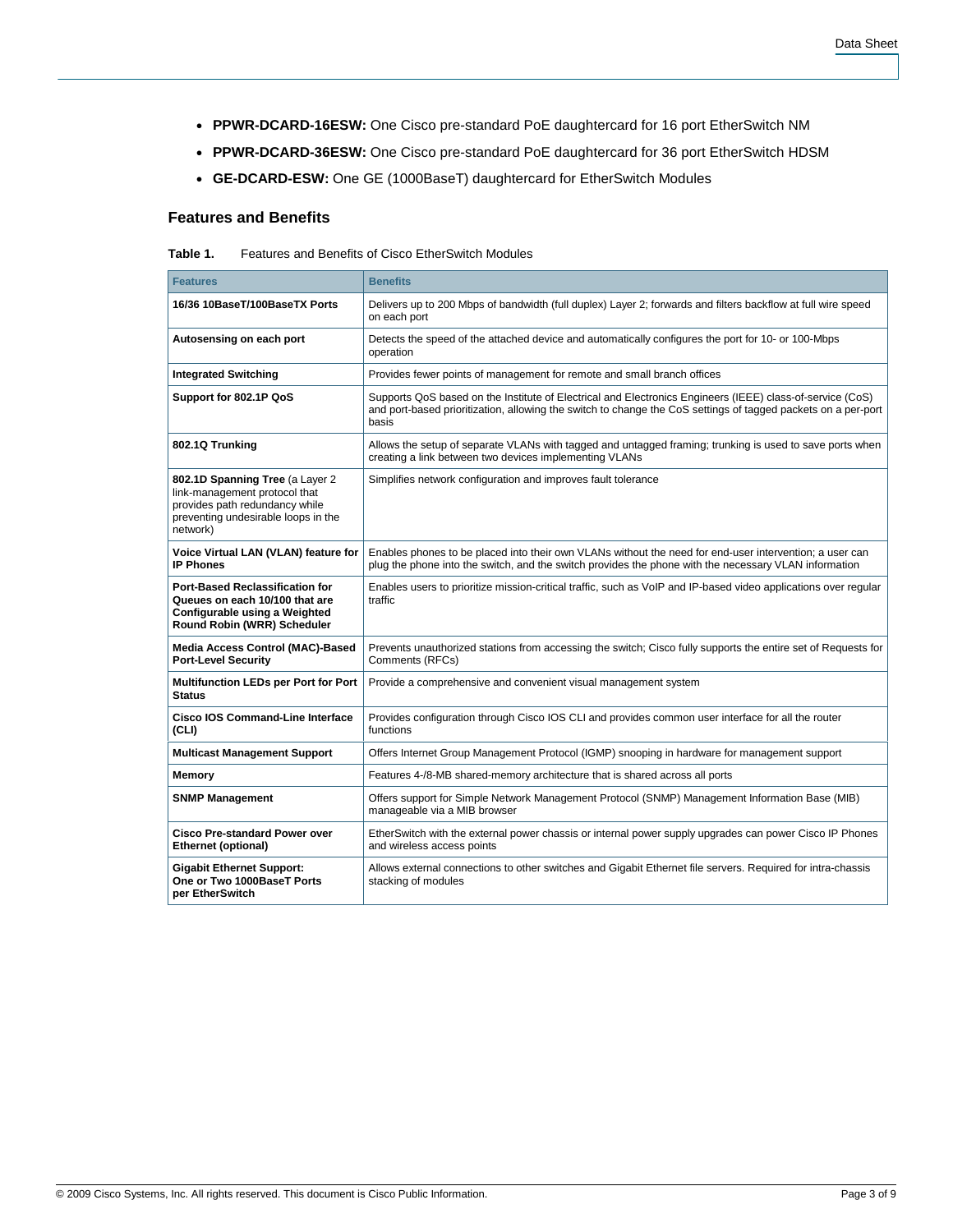# **Options**

- **GE-DCARD-ESW:** This optional 1000BaseT Gigabit Ethernet port for NM-16ESW and NMD-36-ESW can be used for a gigabit connection for a file server or for intra-chassis stacking of the Cisco EtherSwitch module. Stacking is supported in Cisco IOS release 12.2(11)T and beyond.
- **PPWR-PS-CHASSIS:** The power chassis is an external chassis that can support up to four 360W power supplies, which can provide power over ethernet to Cisco phones or wireless access points. This chassis can support up to 144 IP phones @ 10W per port (or less devices at <10W per port). The external PPWR-PS-CHASSIS is for use with the Cisco 2600 and 3600 Series. The 2800, 3700, and 3800 Series internal power supply can be upgraded to provide Power over Ethernet and the external chassis is not used for these routers. Also available is a custom cable that connects the power supply to the Cisco EtherSwitch Modules. Cable options allowing for power supply redundancy are also available. The power over ethernet works over standard Category 5 unshielded twisted-pair (UTP) cable up to 100 meters and allows direct power instead of using wall power with a transformer. This allows customers to use existing Category 5 UTP installations. The Cisco EtherSwitch Module power over ethernet implementation passes the required U.S. and international safety regulations and compliance measures.
- **NM-16ESW-PWR and NMD-36ESW-PWR:** The 16- and 36-port Ethernet switch modules with power daughter cards support 48V inline power of IP telephones when either purchased with an external power chassis or when used with an internal power supply. This combination of components enables IP phones to be plugged into any EtherSwitch module port. Also, the integrated Cisco power over ethernet for the 10/100BaseTX autosensing ports provides DC power to devices that can accept power over traditional UTP cabling (such as the Cisco 7900 Family of IP phones). This allows a standard RJ-45 jack to be powered from this EtherSwitch module source rather than having a separate plug into an AC wall outlet. Delivery of -48V power must be made to the 16-port Ethernet switch. This daughter card is required for power over ethernet. An internal or external power supply is also required.
- **PPWR-PS-360W:** This single 360W power supply for the Cisco EtherSwitch module line power can be added to a power chassis or can added internally into the Cisco 3700 Series router to power additional IP phones or wireless access points. Each power supply supplies up to 360W and can power up to 36 IP phones. For the Cisco 2800 and 3800 Series an upgrade to the internal router power supply is required and the PPWR-PS-360W is not used.

# **Example Solutions**



**Figure 3.** Typical Deployments: Small Branch Data Only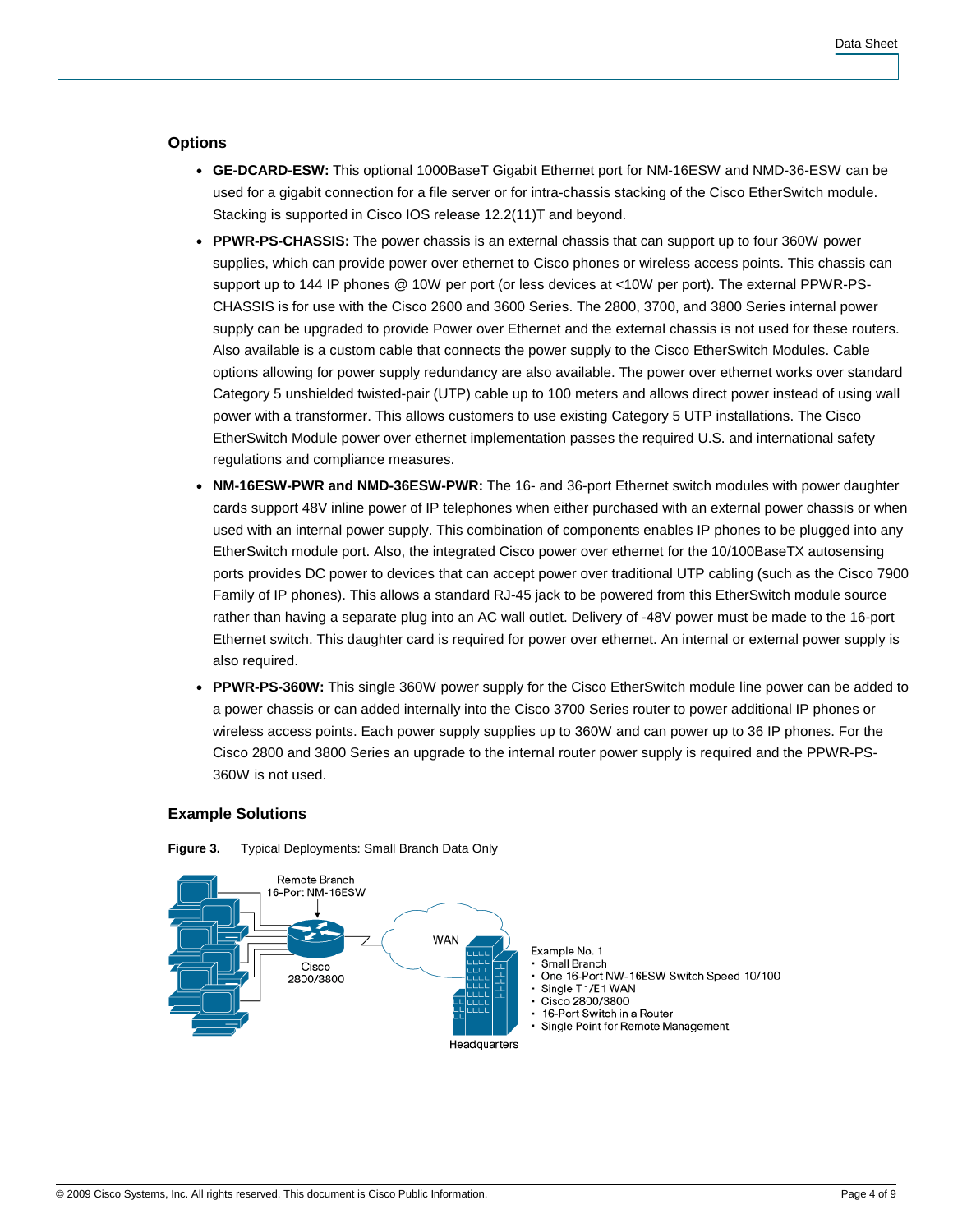# **Small Branch Data Only**

A Cisco EtherSwitch Network Module in a branch data deployment provides the flexibility of integrated routing and switching functions in one unit for low port densities. This deployment provides high-speed connections between individual desktops, servers, and other network resources in a single unit for Layer 2 and allows WAN connection at Layer 3 through the router. The Cisco EtherSwitch NM and Cisco 2800 router also provide an ideal solution for Cisco 2505, 2507, and 2516 users whose requirements have expanded beyond the existing Cisco 2500 Router/hub capabilities.



**Figure 4.** Typical Deployment: Small Branch Data and IP Phones using Cisco 2600, 2800, 3600, 3700 and 3800 Series Routers

## **Small Branch Data and IP Phones**

The Cisco EtherSwitch Network Module combined with analog or digital voice modules for the Cisco Integrated Services Routers provide a small branch office infrastructure for IP Telephony deployments. This solution can be combined with Cisco CallManager IP Telephony and the Cisco IOS Survivable Remote Site Telephony (SRS Telephony) solution. SRS Telephony runs on the local branch office router allowing it to automatically detect a failure in the network, and initiates a process to intelligently auto-configure the router to provide call-processing backup redundancy for the IP phones in that office.

The Cisco EtherSwitch NM with the external power chassis provides IP Phone power and phone discovery for Cisco IP phones. In addition, the Cisco EtherSwitch NM supports automatic VLAN configuration for IP Phones. The auxiliary VLAN feature allows network administrators to segment phones into separate logical networks even though the data and voice infrastructures are physically the same. The phone discovery allows the EtherSwitch NM-16ESW-PWR to automatically detect the presence of an IP phone and supplies Cisco pre-standard power over Ethernet<sup>3</sup>.

For more information on the voice features for the Cisco 2600, 2800, 3600, 3700, and 3800 series routers, visit:

- **Cisco 2600 Series** <http://www.cisco.com/en/US/products/hw/routers/ps259/index.html>
- **Cisco 2800 Series** <http://www.cisco.com/en/US/products/ps5854/index.html>
- **Cisco 2900 Series** <http://www.cisco.com/en/US/products/ps10537/index.html>

 $\overline{\phantom{a}}$ <sup>3</sup> For 802.3af power over Ethernet support one of the newer EtherSwitch Service Modules (NME-16ES-1G-P, NME-23ES-1G-P, or NME-XD-48ES-2S-P) or one of the EtherSwitch HWICs (HWIC-4ESW-POE or HWIC-D-9ESW-POE) are recommended.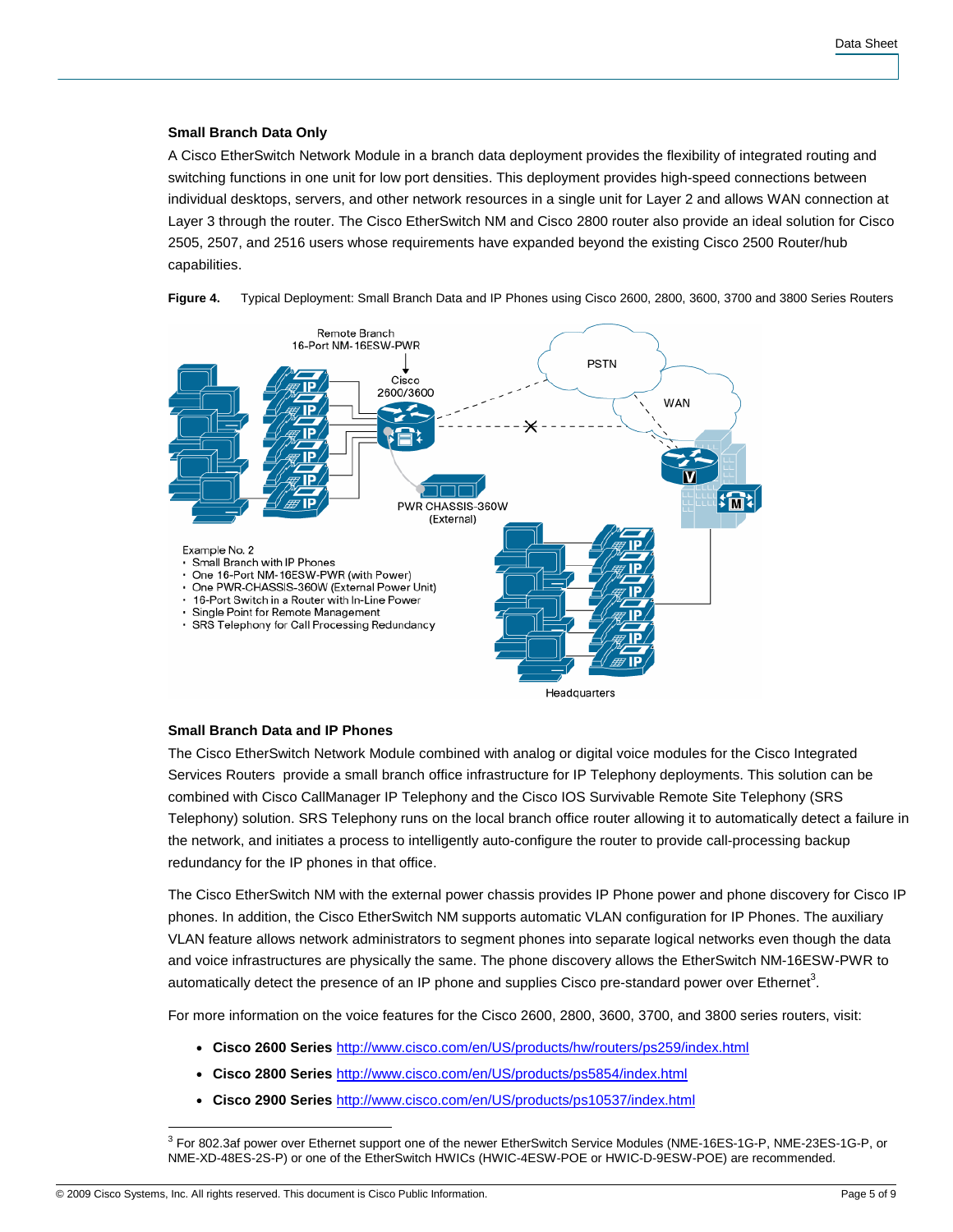- **Cisco 3600 Series** <http://www.cisco.com/en/US/products/hw/routers/ps274/index.html>
- **Cisco 3700 Series** <http://www.cisco.com/en/US/products/hw/routers/ps282/index.html>
- **Cisco 3800 Series** <http://www.cisco.com/en/US/products/ps5855/index.html>
- **Cisco 3900 Series** <http://www.cisco.com/en/US/products/ps10536/index.html>

**Figure 5.** Typical Deployment: Small Branch Data and IP Phones



#### **Small Branch Data and IP Phones with 2851, 2951, 3700, 3800 and 3900 Series**

In this example we maintain all the features of Figure 4 above but we have now used the internal IP Phone Power capabilities from the Cisco 2851, 3700, and 3800 series and added the 36-port EtherSwitch HDSM. The Cisco EtherSwitch HDSM combined with analog or digital voice modules for the Cisco 2851, 2951, 3700, 3800 and 3900 routers provide a small branch office infrastructure for IP Telephony deployments at a higher port density. This solution can also be combined with Cisco CallManager IP Telephony and the Cisco IOS Survivable Remote Site Telephony (SRS Telephony) solution.

## **Data Communications Networks (DCN)**

Another unique application of the Cisco EtherSwitch NM with Cisco 2600, 2800, 2900, 3600, 3700, 3800, 3900 Series routers is in a Cisco DCN (Data Communications Network) operations and facilities management solution. The Cisco DCN solution can be deployed using Cisco routers and Catalyst switches and delivers an out-of-band network used by service providers and large enterprises for managing their primary network. By integrating the routing and switching functionality into one form factor, service providers and enterprises can achieve a cost-effective solution for their facilities management, monitoring and billing applications. The benefit is the reduction in valuable floorspace use as well as the advantages of reduced management, maintenance and training costs.

## **Software for the Cisco Etherswitch Network Modules**

The Cisco 16-port EtherSwitch NM and 36-port EtherSwitch HDSM are supported on Cisco IOS Software release 12.2(8)T and greater versions. Table 2 gives software requirements for the Cisco IOS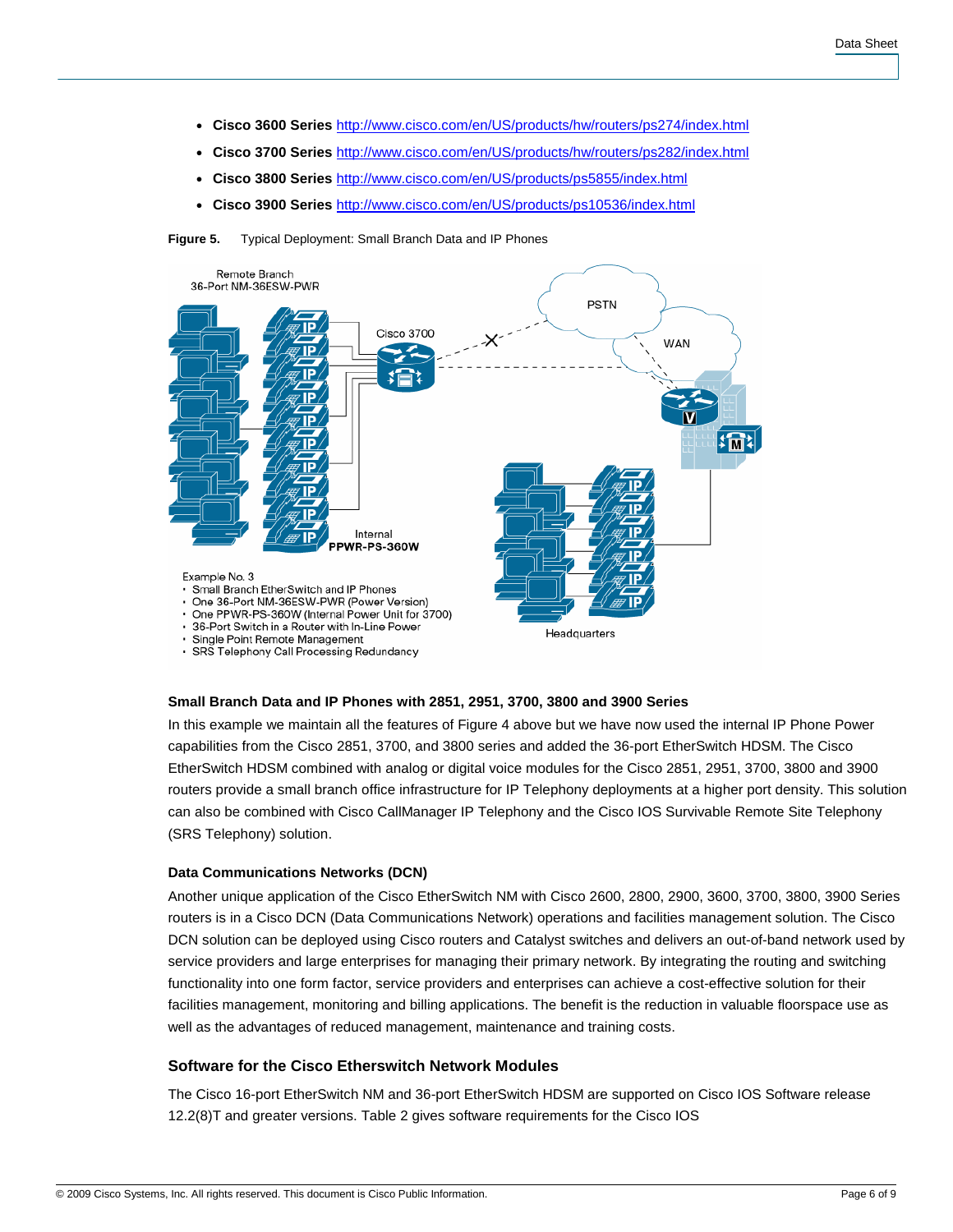2600/2800/2900/3600/3700/3800/3900 Series Software, Table 3 gives memory requirements, and Table 4 gives product numbers and descriptions.

| Table 2. |  |  |  | <b>Product Number and Description</b> |
|----------|--|--|--|---------------------------------------|
|----------|--|--|--|---------------------------------------|

| <b>Product Numbers</b>  | <b>Description</b>                                                                        |
|-------------------------|-------------------------------------------------------------------------------------------|
| NM-16ESW                | One 16 port 10/100 EtherSwitch Network Module                                             |
| NM-16ESW-PWR            | One 16 port 10/100 EtherSwitch NM with Cisco pre-standard Power over Ethernet support     |
| NM-16ESW-1GIG           | One 16 port 10/100 EtherSwitch NM with 1 GE (1000BaseT) port                              |
| NM-16ESW-PWR-1GIG       | One 16 port 10/100 EtherSwitch NM with Cisco pre-standard Power over Ethernet and GE      |
| PPWR-DCARD-16ESW        | One Cisco pre-standard power over ethernet power daughter card for 16 port EtherSwitch NM |
| NMD-36-ESW              | One 36 port 10/100 EtherSwitch High Density Service Module                                |
| NMD-36-ESW-PWR          | One 36 port 10/100 EtherSwitch HDSM with Cisco pre-standard Power over Ethernet Power     |
| NMD-36-ESW-2GIG         | One 36 port 10/100 EtherSwitch HDSM with 2 GE (1000BaseT)                                 |
| NMD-36-ESW-PWR-2G       | One 36 port 10/100 EtherSwitch HDSM with Cisco pre-standard Power over Ethernet and 2GE   |
| PPWR-DCARD-36ESW        | One Cisco pre-standard Power over Ethernet daughter card for 36 port EtherSwitch HDSM     |
| <b>GE-DCARD-ESW</b>     | One GE (1000BaseT) daughter card for EtherSwitch Modules                                  |
| PPWR-PS-360W            | One 48V (360W) power supply for EtherSwitch Modules <sup>4</sup>                          |
| <b>PPWR-PS-CHASSIS</b>  | One power supply chassis for Cisco 48V (360W) power supply <sup>5</sup>                   |
| <b>PWR-CHASSIS-360W</b> | One power supply chassis and 48V power supply for EtherSwitch <sup>6</sup>                |
| CAB-PPWR-PS1-1          | Connects 1 EtherSwitch power supply to 1 EtherSwitch Module                               |
| CAB-PPWR-PS1-2          | Connects 1 EtherSwitch power supply to 2 EtherSwitch Modules                              |
| CAB-PPWR-PS2-1          | Connects 2 EtherSwitch power supplies to 1 EtherSwitch Module                             |

Cisco EtherSwitch Network Modules are supported in the following platforms.

#### **Table 3.** Supported Platforms

|                            | NM-16ESW, NM-16ESW-PWR, NM-16ESW-1GIG,<br>NM-16ESW-PWR-1GIG | NMD-36-ESW, NMD-36-ESW-PWR, NMD-36-ESW-2GIG,<br>NMD-36-ESW-PWR-2GIG |
|----------------------------|-------------------------------------------------------------|---------------------------------------------------------------------|
| Cisco 2600 Series          | Yes                                                         | No                                                                  |
| Cisco 2801 Series          | <b>No</b>                                                   | <b>No</b>                                                           |
| Cisco 2811 and 2821 Series | <b>Yes</b>                                                  | <b>No</b>                                                           |
| Cisco 2851 Series          | Yes                                                         | Yes                                                                 |
| Cisco 3620 and 3640 Series | Yes                                                         | <b>No</b>                                                           |
| Cisco 3660 Series          | Yes                                                         | Yes                                                                 |
| Cisco 3700 Series          | Yes                                                         | Yes                                                                 |
| Cisco 3800 Series          | Yes                                                         | Yes                                                                 |
| Cisco 2911, 2921, 2951     | NM-16ESW and NM-16ESW-1GIG only*                            | <b>No</b>                                                           |
| Cisco 3900 Series          | NM-16ESW and NM-16ESW-1GIG only*                            | <b>No</b>                                                           |

\***Note**: Of the modules outlined in this datasheet, only the NM-16ESW can be used in the Cisco 2911, 2921, 2951, 3925, 3945 routers. Support for the NM-16ESW in the 2911, 2921, 2951, 3925, and 3945 will be via the network module adapter card (SM-NM-ADPTR).

© 2009 Cisco Systems, Inc. All rights reserved. This document is Cisco Public Information. Page 7 of 9

 4 Can be used in an external power shelf with the Cisco 2600 or 3600 Series router or internally with the Cisco 3700 Series routers. For Cisco 2800 and 3800 the internal router power supply should be swapped out for a new power supply with Power over Ethernet capabilities if Power over Ethernet is required (examples of PoE enabled power supplies include PWR-2811-AC-IP=, PWR-2821-51-

AC-IP=, PWR-3825-AC-IP=, and PWR-3845-AC-IP=).<br><sup>5</sup> Only utilize the external power shelf with the Cisco 2600 and 3600 Series routers, for all other supported routers an upgrade to the internal power supply is required.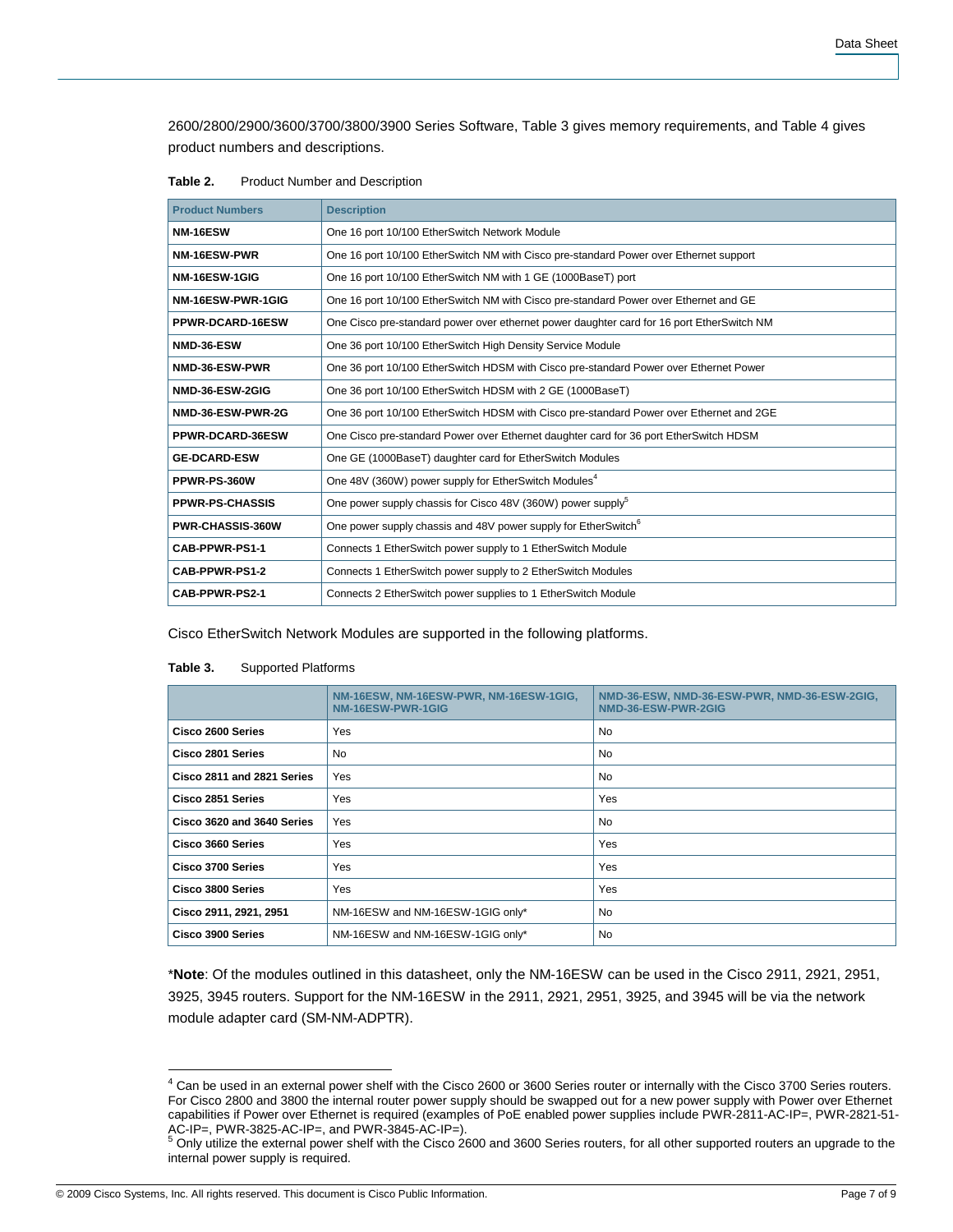A maximum of two EtherSwitch Network Modules are supported in a Cisco Router.

HWIC-4ESW, WIC-4ESW, or HWIC-D-9ESW can also be used in combination with the EtherSwitch network module. A total of two EtherSwitch modules (HWICs or NMs) can be used in any router. If multiple EtherSwitches are used in a single chassis external stacking is required.

Cisco Etherswitch Modules are supported in IP Plus or above in Cisco IOS releases 12.2T. Beginning with Cisco IOS 12.3 Mainline and 12.3T, the Cisco Etherswitch modules are supported in IP Base or above.

For clarification on the various offered feature sets go here: <http://www.cisco.com/en/US/products/sw/iosswrel/ps5460/index.html>

| Table 4. | Software Requirements |
|----------|-----------------------|
|----------|-----------------------|

|                            | <b>Minimum Supported Cisco IOS Release</b>                 |                                                |  |
|----------------------------|------------------------------------------------------------|------------------------------------------------|--|
|                            | NM-16ESW, NM-16ESW-PWR, NM-16ESW-1GIG                      | NMD-36-ESW, NMD-36-ESW-PWR,<br>NMD-36-ESW-2GIG |  |
| Cisco 2600 Series          | 12.2(8)T                                                   | Not supported                                  |  |
| Cisco 2811-21 Series       | 12.3(8)T                                                   | Not supported                                  |  |
| Cisco 2851 Series          | 12.3(8)T                                                   | $12.3(8)$ T                                    |  |
| Cisco 3620 and 3640 Series | 12.2(8)T                                                   | Not supported                                  |  |
| Cisco 3660 Series          | 12.2(8)T                                                   | 12.2(8)T                                       |  |
| Cisco 3700 Series          | 12.2(8)T                                                   | 12.2(8)T                                       |  |
| Cisco 3800 Series          | 12.3(11)T                                                  | 12.3(11)T                                      |  |
| Cisco 2911, 2921, 2951     | NM-16ESW and NM-16ESW-1GIG only 15.0(1)M*, IP Base License | Not supported                                  |  |
| Cisco 3900 Series          | NM-16ESW and NM-16ESW-1GIG only 15.0(1)M*, IP Base License | No                                             |  |

\*Note: Of the modules outlined in this datashet, only the NM-16ESW can be used in the Cisco 2911, 2921, 2951, 3925, 3945 routers. Support is available in the IP Base license package.

## **Specifications**

- Standards network protocols
- Ethernet: IEEE 802.3, 10BaseT
- Fast Ethernet: IEEE 802.3u, 100BaseTX
- Fast Ethernet: IEEE 802.3, 100BaseFX
- IEEE 802.1D Spanning-Tree Protocol
- $\bullet$  IEEE 802.1p CoS
- IEEE 802.1Q VLAN
- Gigabit Ethernet: IEEE 802.3z, IEEE 802.3x, IEEE 802.3ab
- Dimensions and Weight of NM-16ESW and NM-16ESW-PWR:
	- Dimensions (H x W x D): 1.55 x 7.10 x 7.2 in.
	- Weight: 2 lb maximum
- Dimensions and Weight of PPWR-PS-CHASSIS:
	- Dimensions (H x W x D): 17.1 X 3.50 X 12 in.
	- Weight: 11 lb maximum
	- Environmental
	- Operating humidity: 5 to 95%, noncondensing
	- Operating temperature: 32° F to 104° F (0° C to 0° C)